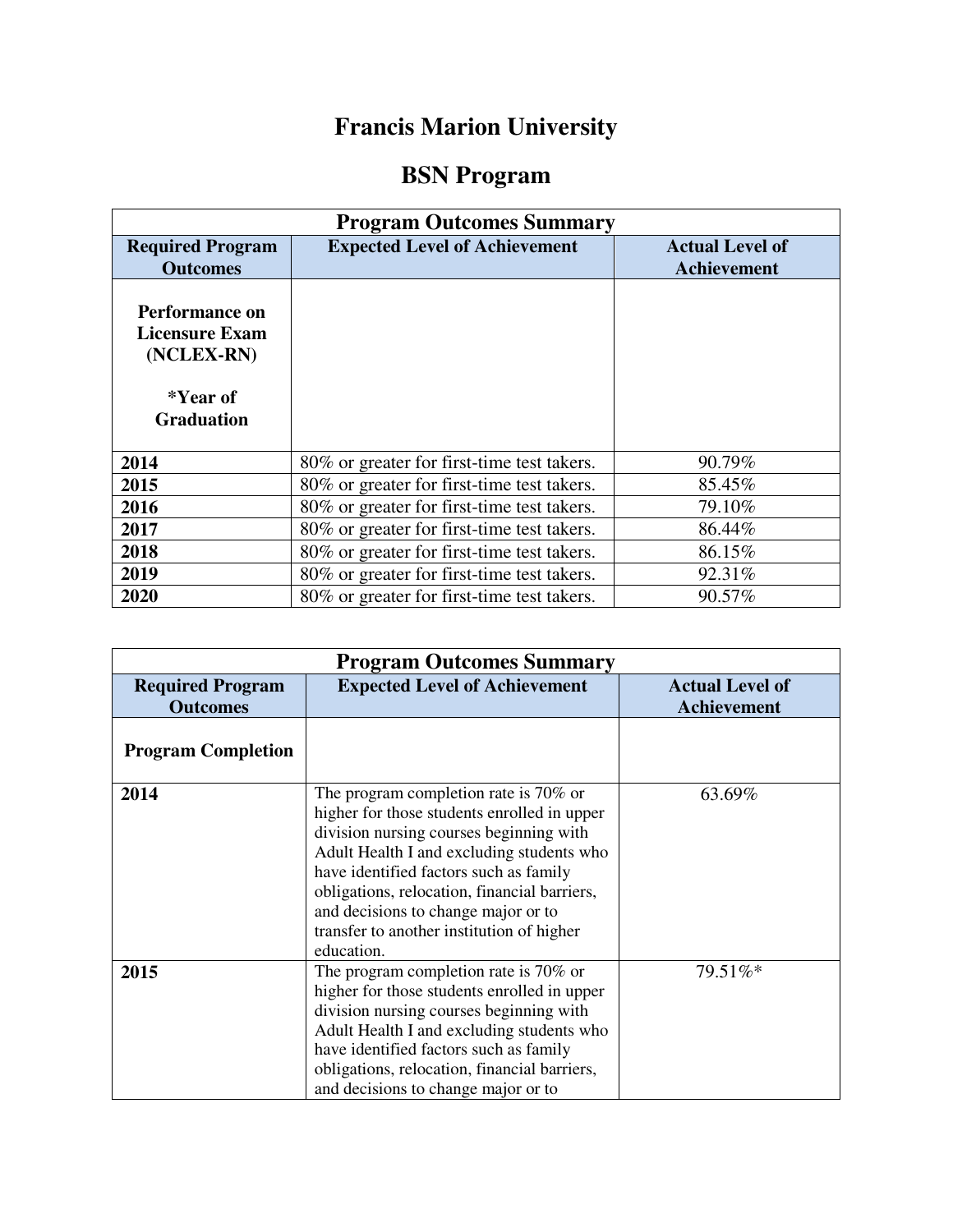|      | transfer to another institution of higher    |         |
|------|----------------------------------------------|---------|
|      | education.                                   |         |
| 2016 | The program completion rate is $70\%$ or     | 80.39%* |
|      | higher for those students enrolled in upper  |         |
|      | division nursing courses beginning with      |         |
|      | Adult Health I and excluding students who    |         |
|      | have identified factors such as family       |         |
|      | obligations, relocation, financial barriers, |         |
|      | and decisions to change major or to          |         |
|      | transfer to another institution of higher    |         |
|      | education.                                   |         |
| 2017 | The program completion rate is 70% or        | 84.16%* |
|      | higher for those students enrolled in upper  |         |
|      | division nursing courses beginning with      |         |
|      | Adult Health I and excluding students who    |         |
|      | have identified factors such as family       |         |
|      | obligations, relocation, financial barriers, |         |
|      | and decisions to change major or to          |         |
|      | transfer to another institution of higher    |         |
|      | education.                                   |         |
| 2018 | The program completion rate is 70% or        | 74.36%* |
|      | higher for those students enrolled in upper  |         |
|      | division nursing courses beginning with      |         |
|      | Adult Health I and excluding students who    |         |
|      | have identified factors such as family       |         |
|      | obligations, relocation, financial barriers, |         |
|      | and decisions to change major or to          |         |
|      | transfer to another institution of higher    |         |
|      | education.                                   |         |
| 2019 | The program completion rate is 70% or        | 68.29%* |
|      | higher for those students enrolled in upper  |         |
|      | division nursing courses beginning with      |         |
|      | Adult Health I and excluding students who    |         |
|      | have identified factors such as family       |         |
|      | obligations, relocation, financial barriers, |         |
|      | and decisions to change major or to          |         |
|      | transfer to another institution of higher    |         |
|      | education.                                   |         |

\*students remain enrolled in the program

| <b>Program Outcomes Summary</b> |                                      |                         |  |
|---------------------------------|--------------------------------------|-------------------------|--|
| <b>Required Program</b>         | <b>Expected Level of Achievement</b> | <b>Actual Level of</b>  |  |
| <b>Outcomes</b>                 |                                      | <b>Achievement</b>      |  |
|                                 |                                      |                         |  |
| <b>Job Placement</b>            |                                      | *Aggregated for all BSN |  |
|                                 |                                      | program options         |  |